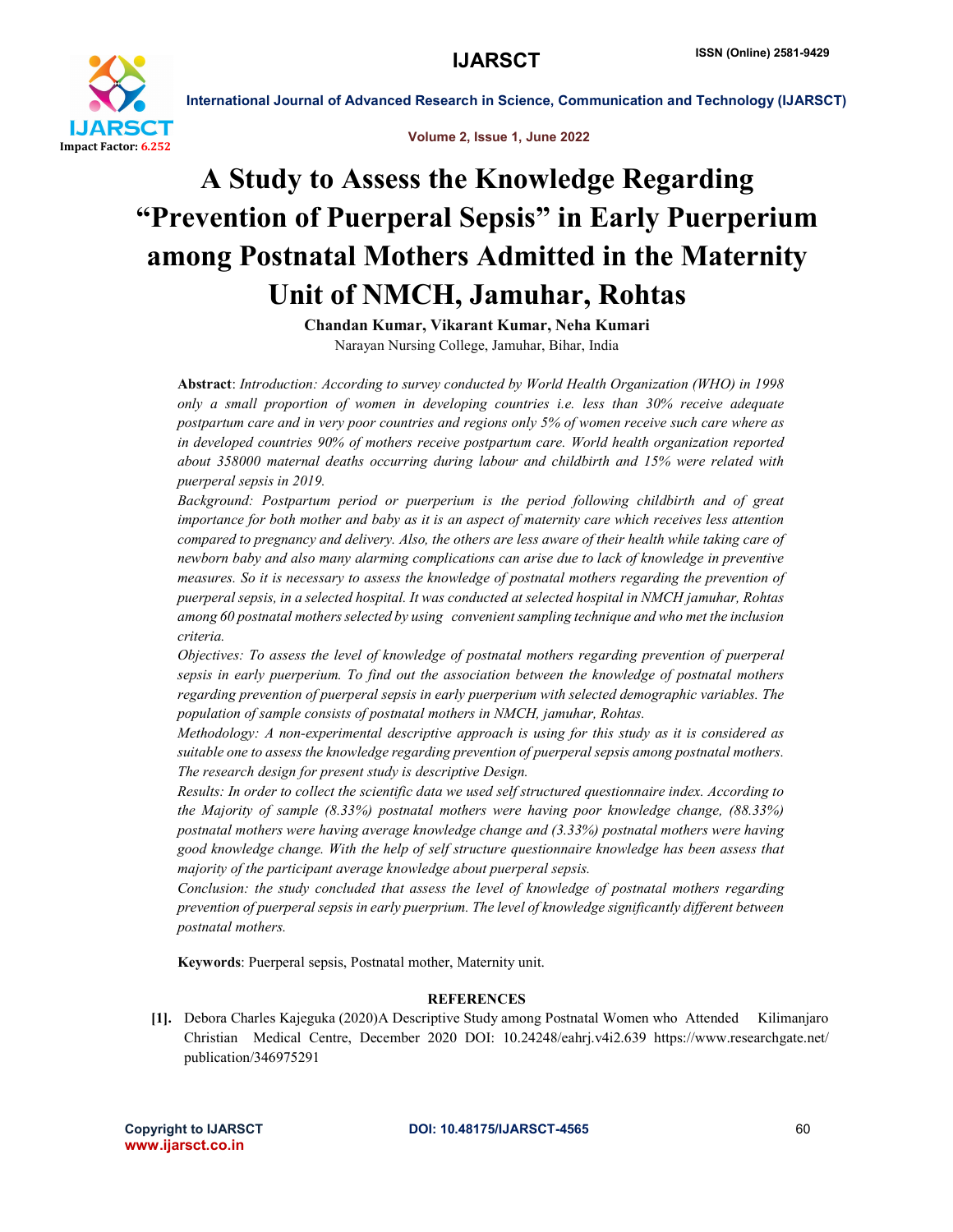

International Journal of Advanced Research in Science, Communication and Technology (IJARSCT)

### Volume 2, Issue 1, June 2022

- [2]. H Lalitha (2016). A study to assess the knowledge and practice of postnatal mothers on prevention of selected puerperal infections in a selected maternity hospital Dr. International Journal of Medical and Health Research ISSN: 2454-9142 www.medicalsciencejournal.com Volume 2; Issue 2; February 2016; Page No. 01-03 ]
- [3]. Dr. V Indra (2015) a Study to Assess the Knowledge and Practice on Prevention of Puerperal Sepsis among Postnatal Mothers in Selected Hospital, Pondicherry with a View to Develop an Information Booklet. Int. J. Nur. Edu. and Research 3(4): Oct.-Dec., 2015; Page 410-418. doi: 10.5958/2454-2660.2015.00032.0
- [4]. Shirin sultana (2018) International Journal of Research in Medical Sciences | October 2018 | Vol 6 | Issue 10 Page 3264Sultana S et al. Int J Res Med Sci. 2018 Oct;6(10):3264-3269www.msjonline.org
- [5]. Rita Sarkar (2019) International Journal of Nursing Education, October-December 2019, Vol.11, No. 4 10.5958/0974-9357.2019.00098.9
- [6]. Sheeba Marwah (2017) J Clin Diagn Res. (2017) May; 11(5): QC04–QC08.PMCID: PMC5483754, PMID: 28658852 Published online 2017 May, doi: 10.7860/JCDR/2017/23710.9815
- [7]. Pratap Kumar, Subha Sri ,Mary Meena.(2019) International Journal of Nursing Education, October-December 2019, Vol.11, No. 4 8 r-December 2019, Vol.11, No. 4
- [8]. Mohamed Issa Ahmed (2013) International Journal of Gynaecology & Obstetrics, Jan, 2013. P.41-44. doi: 10.5455/msm.2013.25.19-22. PMID: 23678336 PMCID: PMC3633386
- [9]. Kamlesh Rani (2018) A study to assess the Knowledge and Practice of postnatal mothers on prevention of puerperal infection. International Journal of Medical and Health Research, India. BJOG. 2018 Mar; 111 (3):pp3-8
- [10]. Mutyaba, Ibrahim (2018) DiplomaClinical Medand Community Health http://dspace.ciu.ac.ug/handle/1234 56789/1373?show=full
- [11]. OuonujuCN, Nyeugidiki TK, UgbomaHAA, BasseyG (2015) Trop J om"" Giraffe/, j) (1), August 2015 file:///C:/Users/HP/Downloads/125067-Article%20Text-341036-1-1020151103.pdf
- [12]. F O Dare, MD, A U Bako, MD, O C Ezechi, MD (1998) First Published April 1, 1998 Research Article Find in PubMed https://doi.org/10.1177/004947559802800212
- [13]. JosephNgonzi, YarineFajardo, Peterkivunike(2016) Puerperal sepsis the leading cause of maternal deaths at a Tertiary University Teaching Hospital in Uganda BMC Pregnancy and Childbirth 16(1)DOI:10.1186/s12884- 016-0986-9 Project: Postpartum sepsis/infection Ngonzi et al. BMC Pregnancy and Childbirth (2016) 16:207 https://www.researchgate.net/publication
- [14]. Binita Pradhan, SS Duwal, Shital Bhandary (2015) Puerperal Sepsis and its Cause in Patan Hospital Nepal Journal of Obstetrics and Gynaecology 10(1):33DOI:10.3126/njog.v10i1.13192 https://www.researchgate.net/publication/
- [15]. M.A. Momoh, O.J. Ezugworie and H.O. Ezeigwe (2010) Advances in Biological Research 4 (3): 154-158, 2010 ISSN 1992-0067 IDOSI Publications, 2010 https://www.researchgate.net/publication
- [16]. Bilal Sulaima, Karima Abubakar Tuna,Sadiya Nasir,Mairo Hassan, Yakubu Ahmed (2018) ejpmr, 2018,5(4), 569-573 review article ISSN 2394-3211 https://www.researchgate.net/publication
- [17]. Addisu Melese (2020) DOI:10.1186/s13756-019-0676-2 Proportion of bacterial isolates their antimicrobial susceptibility profile and fctors associate with puerperal sepsis among post partum aborted women https://www.researchgate.net/publication/33839304 Review Article ISSN 2394-3211 Review Article ISSN 2394-3211
- [18]. ANYANWU, T. & KENNETH, M (2018) "knowledge and practice for prevention of puerperal sepsis among traditional birth attendants in calabar south local government area, cross river state, nigeria." afribary (2018). accessed February 27, 2022. https://afribary.com/works/knowledge-and-practice-for-prevention-of-puerperalsepsisamong-traditional-birth-attendants-in-calabar-south-local-government-area-cross-riverstatenigeria#citework
- [19]. Abouzahar and Wardlow (2001) Women and children an overview of their situation universal declaration of human rights 1948, articles 25,pp 11-12.